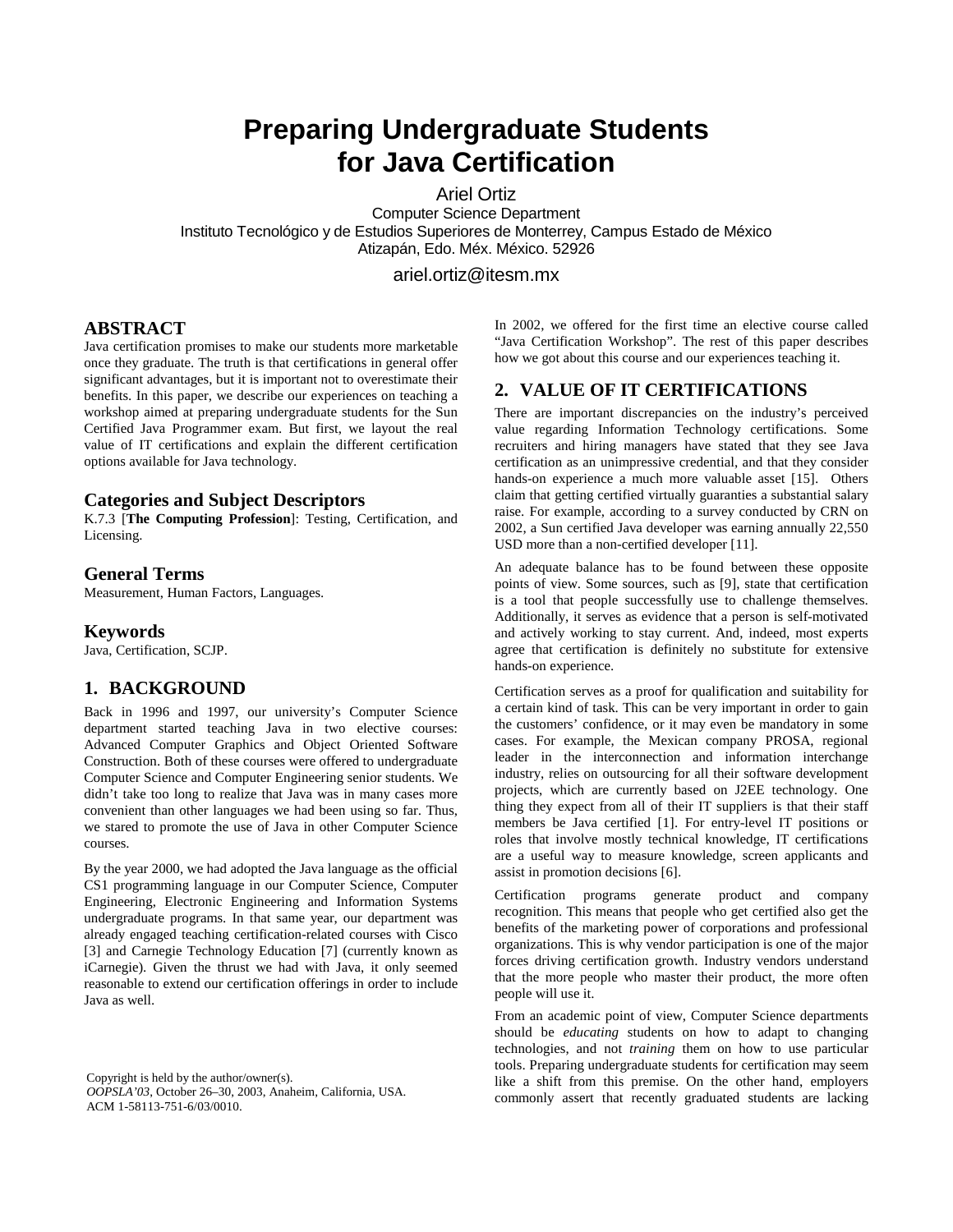some of the practical skills required in "real world" situations. We believe that a reasonable balance can be found between the industry's requirements and what the academia considers to be the right thing. The certification workshop described in section 4 is an elective course which complements our university's undergraduate Computer Science program and does in no way seek to substitute its core essence.

# **3. JAVA CERTIFICATION OPTIONS**

There seems to be an ongoing discussion on how Java testing should be carried out [12]. Is the objective to test whether the candidate knows all about the Java language, including those seldom used features? Or is it to test the programmer's knowledge of writing "applied Java"? Or should the candidate take the Java test in the context of the larger set of tools that have grown up around the Java platform? Currently, three organizations respond to these questions in their own specific ways: Sun Microsystems, ProsoftTraining, and the jCert Initiative. The following sections review what each of these has to offer.

# **3.1 Sun's Java Technology Certification Path**

Sun offers these Java technology certifications [13]:

- *Sun Certified Programmer for the Java 2 Platform.* This certification is for programmers experienced in using the basic syntax and structure of the Java programming language. Certification consists of one exam. It has no prerequisites.
- *Sun Certified Developer for the Java 2 Platform.* This certification is for programmers who are already familiar with the basic structure and syntax of the Java programming language, and who have a need to further apply this knowledge to developing complex, productionlevel applications. Certification consists of two elements: a programming assignment and an essay exam. Candidates must be Sun Certified Java Programmers.
- *Sun Certified Web Component Developer for the J2EE Platform.* This certification is for programmers who are using the Java technology servlet and JavaServer Pages APIs to develop Web applications. The certification consists of one exam. Candidates must be Sun Certified Java Programmers.
- *Sun Certified Enterprise Architect for J2EE Technology.* This certification is for enterprise architects responsible for architecting and designing J2EE compliant applications, which are scalable, flexible and highly secure. Certification consists of three elements: a knowledge-based multiple-choice exam, an assignment and essay exam. It has no prerequisites.

# **3.2 ProsoftTraining CIW Certifications**

The CIW certification program validates job-role skills competency for entry-level job seekers and seasoned professionals alike. Candidates can earn CIW certificates in various information technology job roles, from the foundational CIW Associate certification, continuing to CIW Professional and specialization certifications, and up to advanced-level Master CIW certifications [4]. CIW spans various IT disciplines, including Web site design, enterprise development, network administration and security, as well as cross-functional areas that combine other disciplines, such as Web site management and Web development. The choices offered by the CIW program allow individuals to focus on pursuing personal interests and talents.

The CIW program has three Java related certifications and paths:

- *CIW Web Develop Certification* A certified Web Developer has the skills and knowledge required to assemble and maintain Java based Web applications. Web Developers are familiar with Java, but do not necessarily write Java program code. Instead, they may use advanced Java development tools that perform basic Java programming, allowing Web Developers to focus on the business-requirements aspect of the application development cycle. Certification consists of one exam. It has no prerequisites, although the Associate Certification (CIW Foundations) is recommended before attempting the Web Developer Certification. This certification corresponds to jCert's Web Developer job role.
- *CIW Professional Certification (CIW Enterprise Specialist)*. A CIW Enterprise Specialist builds n-tier database business solutions using Java in conjunction with distributed application architecture technologies such as Enterprise JavaBeans and CORBA. The Enterprise Specialist designs, develops and deploys complete software solutions tailored to a given business domain. Certification consists of one exam. Prerequisite: Associate Certification (CIW Foundations).
- *Master CIW Enterprise Developer.* This certification prepares skilled professionals to develop enterprise-wide Web-enabled applications and implement complex ebusiness solutions. Master CIW Enterprise Developers have advanced skills in database management, distributed object computing, scripting and programming languages, and language theory. Certification consists of eight exams; one of them is the *Sun Certified Java Programmer*.

## **3.3 jCert Job Role Certification Tracks**

The jCert Initiative Inc., established in November 1999, is a nonprofit organization sponsored by leading software, training and certification companies: BEA Systems, CGS, IBM, ProsoftTraining, SkillSoft, Sun Microsystems, and Thomson Prometric. jCert's motto summarizes its purpose: "Certified Once, Recognized Everywhere".

jCert aims to establish and promote standards for the certification of enterprise developers who use Java. The objective is to provide a ready supply of trained Java technology developers to meet the increasing demand for enterprise applications in the e-commerce marketplace [12]. As an organization, jCert does not own exams or curricula. Instead, it promotes a certification standard composed of industry-tested exams and curricula for generic Java and related technology skills.

The jCert program recognizes four job roles [8]: Web Developer, Java Programmer, Solution Developer and Enterprise Developer. A job role is an industry-recognized job title that details the knowledge and practical skills required to perform specific job tasks. Each job role includes a series of certification exams owned and managed by various jCert member organizations. Candidates can qualify for jCert job roles by passing the specified certification exams.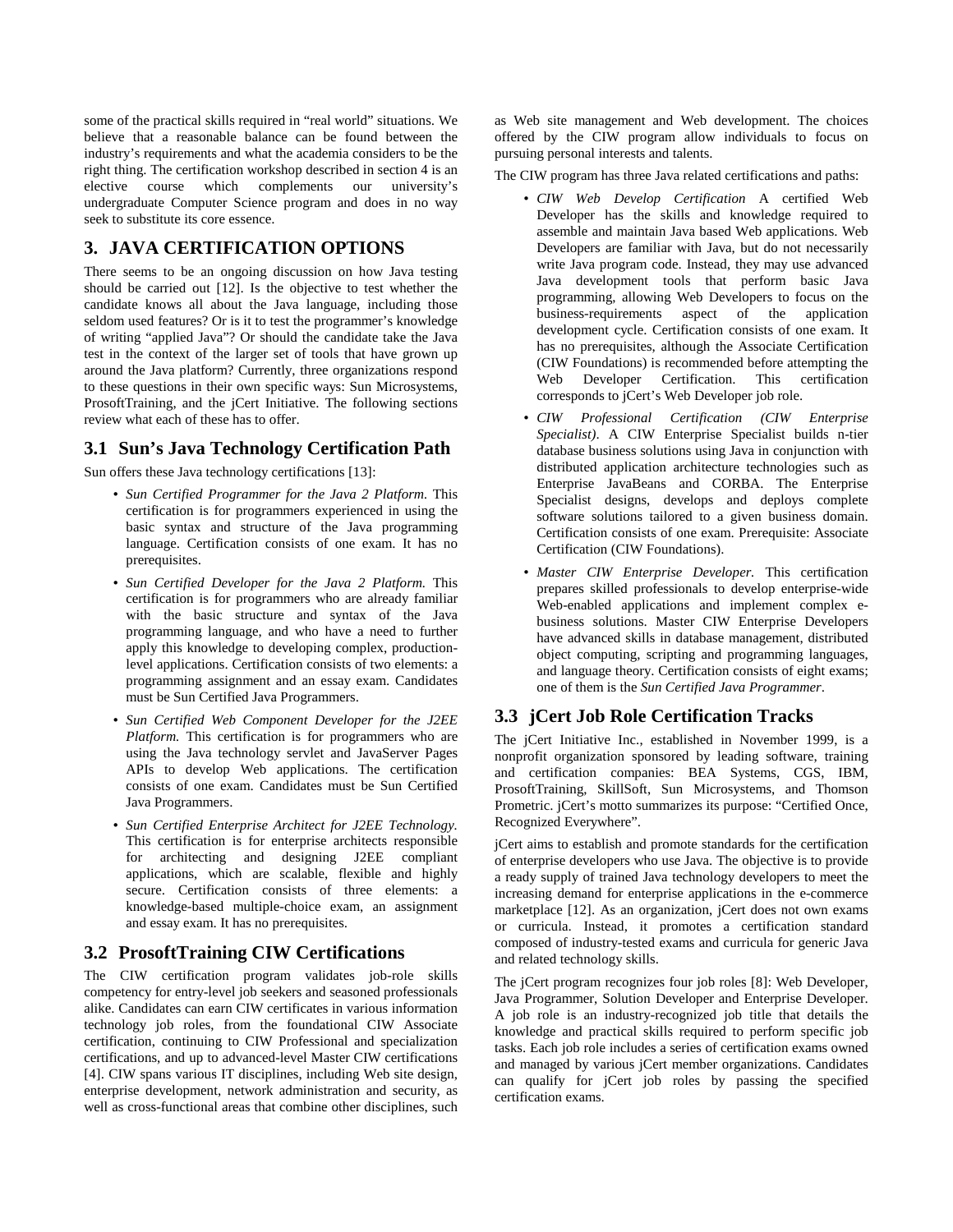Two of the job roles, Web Developer and Java Programmer, are defined as core technology certifications, meaning these exams validate vendor-neutral and Java-based technology (non-tool) skills. Currently three member organizations offer jCert core exams: CIW, IBM and Sun. Solution Developer and Enterprise Developer job-role certifications consist of core and vendorspecific exams. The vendor exams build upon the vendor-neutral or "common" skills obtained in the core exams and require the certification candidate to validate competency in a tool-specific environment. Currently, BEA, IBM and Sun develop, manage and deliver vendor exams included in the jCert Solution Developer and Enterprise Developer job roles.

## **3.4 SCJP: Sun Certified Java Programmer**

As seen in previous sections, there are several options to choose from when considering Java certification. We decided to go for Sun's programmer certification because of its wide industry recognition, and also because it offers the most flexible certification start path for our students: they can later continue in whatever avenue they choose from Sun, ProsoftTraining or jCert (see figure 1).

The current edition of the SCJP exam is based on the Java 2 platform, version 1.4. In general, this exam is a fairly comprehensive examination of one's knowledge of the latest version of the Java programming language and of few key packages that belong to the Java standard library [14]. It covers concepts, reserved words and language structures and capabilities as well as elements of the standard Java programming environment. Some basic understanding of object-oriented design, development, testing and implementation is absolutely essential for prospective exam candidates. Specifically, these are the nine topics evaluated in this exam [13]:

- Declarations and access control.
- Flow control, assertions, and exception handling.
- Garbage collection.
- Language fundamentals.
- Operators and assignments.
- Overloading, overriding, runtime type and object orientation.
- Threads.
- Fundamental classes in the java.lang package.
- The collections framework.

The previous version of the test (CX-310-025) is significantly different from the current one (CX-310-035). The former is focused on the Java 2 platform, version 1.2, while the later is based in version 1.4. It's worthwhile highlighting the differences between both these exams because many of the currently available resources (books, web sites, mock exams, etc.) are still focused on the CX-310-025 exam. In the new exam, all AWT objectives have been removed. This means that there are no questions on GUI programming. Also, all I/O objectives have been removed, and there is a new objective on assertions. Lastly, a few of the previous objectives have been strengthened, including those related to the hashcode and equal s methods, the collection framework, and wrapper classes.

The CX-310-035 SCJP exam may be taken in any authorized Prometric testing center. It's a multiple choice and short answer exam, comprised of 61 questions that must be answered in 120 minutes or less. In order to pass, candidates must correctly answer at least 32 of the 61 questions (52%). It has a cost of 150 US dollars.

## **4. JAVA CERTIFICATION WORKSHOP**

In the fall semester of 2002, our department offered a new course entitled "Java Certification Workshop". The course was offered as an elective subject for senior Computer Science undergraduate students. The purpose was to prepare them to take the SCJP exam once the semester concluded. At that time, we didn't know what to expect. We hoped that every enrolled student got certified, but we weren't sure if this was realistic expectation.

## **4.1 Previous Student Experience**

A typical Computer Science senior student at our university usually arrives to our certification workshop with a reasonable amount of previous Java experience. Aside form the CS1 course, most students have taken at least a couple of courses in which important software projects are developed using Java. These courses might include, but are not limited to: Software Design,



**Figure 1:** Certification options starting with SCJP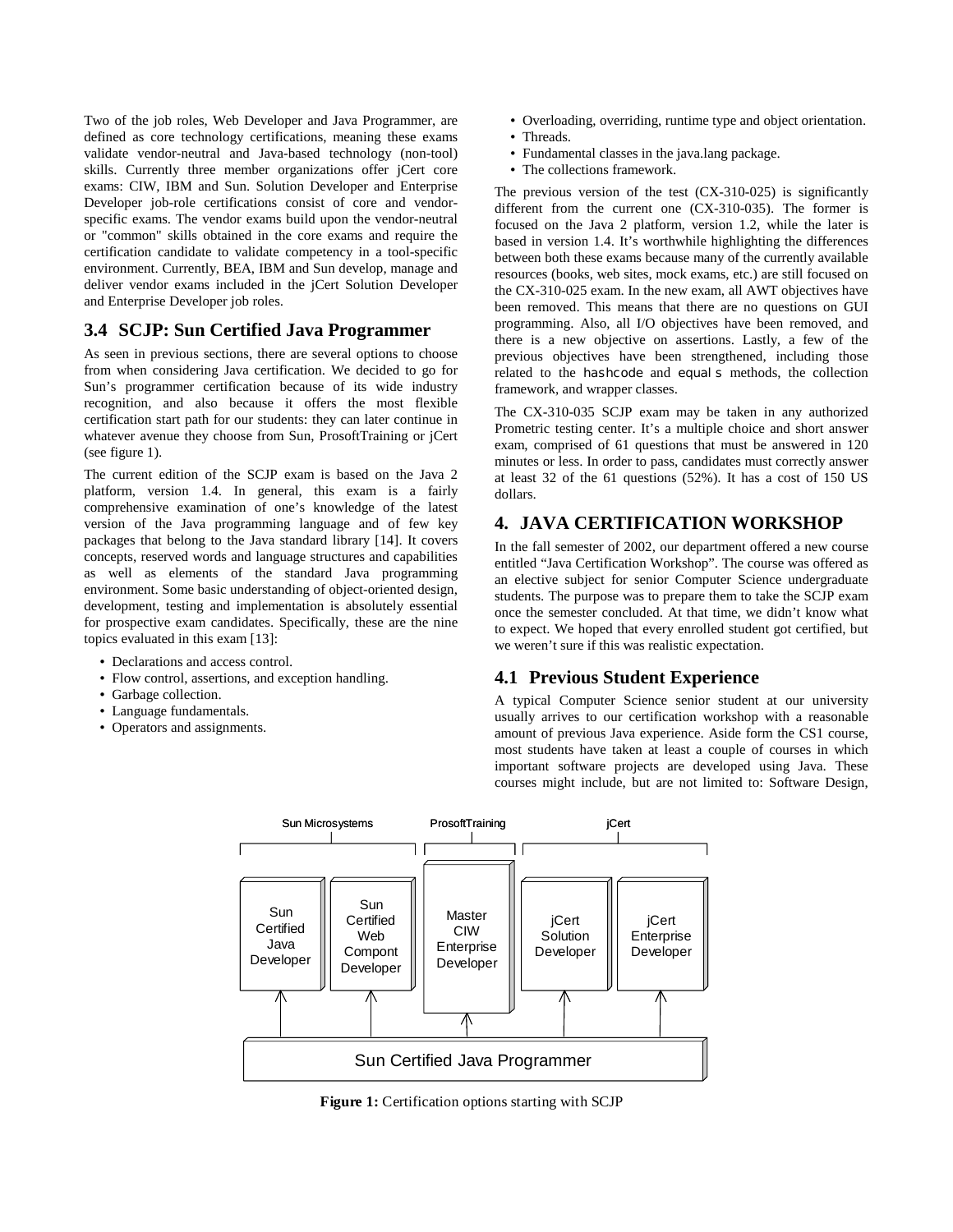Programming Languages, Component-Based Computing, Compiler Construction, Net-centric Computing, Advanced Operating Systems, Advanced Database Systems, Computer Graphics, and Intelligent Systems. Furthermore, some students might have used Java in a capstone project or in a community service project. The important thing to note here is that at the beginning of the workshop, students already know how to program with Java. Thus, in the workshop we are able to spend more time in those topics in which we know our students are usually weak.

At first, it might seem unnecessary to a have a one semester workshop for students who already have a significant amount of on-hands Java experience. But as many experts point out, even the best Java gurus can fail this exam if they don't have an appropriate preparation. As Awe [2] affirms: "Failing to prepare equals preparing to fail".

#### **4.2 Grades**

One of the main distinctive features of this workshop, at least compared to other courses offered by our department, is that in order to pass the course the student must pass the certification exam. 70 out of 100 points of the final course grade are awarded to students who obtain a passing score in the SCJP exam. The other 30 points are attained from other preparation exams and activities. Because the passing grade is 70 in our university, they have no alternatives but to get a passing score in the SCJP exam.

Every student enrolled in the workshop is required to pay for her or his exam. We give some assistance to our students so as to simplify their exam registration process (i.e. obtaining the exam voucher from Sun Educational Services and contacting a Prometric testing center).

## **4.3 Activities**

We have devised several course activities for the entire semester in order to prepare our students for the certification process:

- *Weekly tests.* From the start of the semester, we schedule a 15 to 20 minute written test at the end of every week, covering the content of a specific chapter of the textbook [10]. The test has basically the same format as the SCJP exam. After the test has been taken, we go through the exam with all the class in order to solve any questions.
- *Summary Notes.* Although this exam preparation technique might sound pretty obvious, a surprisingly large number of senior students do not have the discipline to carry it out unless explicitly requested. Before the weekly test, they are required to read the corresponding textbook chapter and make "awesome summary notes" as described in [5]. Having students make these kinds of notes has several advantages. First, it helps them organize and group the study material so as to understand better the relationships between different concepts. Furthermore, writing out and organizing the material on paper creates a visual cue, which makes is much easier to remember. At the end of the semester they have a compilation of the most important concepts of the textbook. These notes can then be used for doing a quick recap the day before taking the SCJP exam, instead of having to skim through the whole textbook again.
- *Monthly exam.* Our students take a 50-minute written exam at the end of every month. These exams have the same format as the SCJP exam, and they include all the material covered so far in the semester. We only have three monthly exams in one semester. Because of its extent, the last monthly exam can be considered a close simulation of the real exam.
- *Lectures.* The most difficult topics are reviewed in lecture sessions. As instructors we know which areas are typically challenging to our students. We also use the results of the weekly and monthly exams to adjust the content of our lectures. The workshop is carried out in a classroom that allows hands-on demonstrations on the topics being dealt with. The instructor has a projector connected to his laptop computer, and most students bring their own laptops as well. This allows testing and dissecting pieces of code in an interactive manner.
- *Virtual forum.* Every week or two, students are required to read a course related Web article. The article themes have to do with certification and specific Java technology issues. After that, every student must post a message to the course's newsgroup with a comment or critique regarding the article. We use this space to encourage group discussions on the positive and negative aspects of Java and certifications, according to different authors. We believe that this activity is important, because it allows students to have a better thought perception of the virtues and limitations of Java certification. This is the moment in which they should realize that a certification is no substitute for experience.
- *Programming exercises.* The textbook includes some programming exercises at the end of every chapter, so that concepts can be tried out in practice. Students are encouraged to do those and some other exercises provided by the instructor.
- *Programming contests.* During the semester we have three or four short programming contests. The objective is let students apply some recently discussed material in order to solve small yet interesting programming problems. For this activity, students work in pairs.
- *Java Jeopardy.* Five or six times during the semester we organize a question and answer game similar to the Jeopardy!<sup>™</sup> TV game. Students compete in teams of three or four people. There is a board with six columns and four rows (see figure 2). Every column represents a question category,

| Garbage<br>Collection | Threads | <b>Expressions</b> | Anonymous<br>Classes | Reserved<br><b>Words</b> | Data<br>Types |
|-----------------------|---------|--------------------|----------------------|--------------------------|---------------|
| 200                   | 200     | 200                | 200                  | 200                      | 200           |
| 400                   | 400     | 400                | 400                  | 400                      | 400           |
| 600                   | 600     | 600                | 600                  | 600                      | 600           |
| 800                   | 800     | 800                | 800                  | 800                      | 800           |

**Figure 2:** Example of Java Jeopardy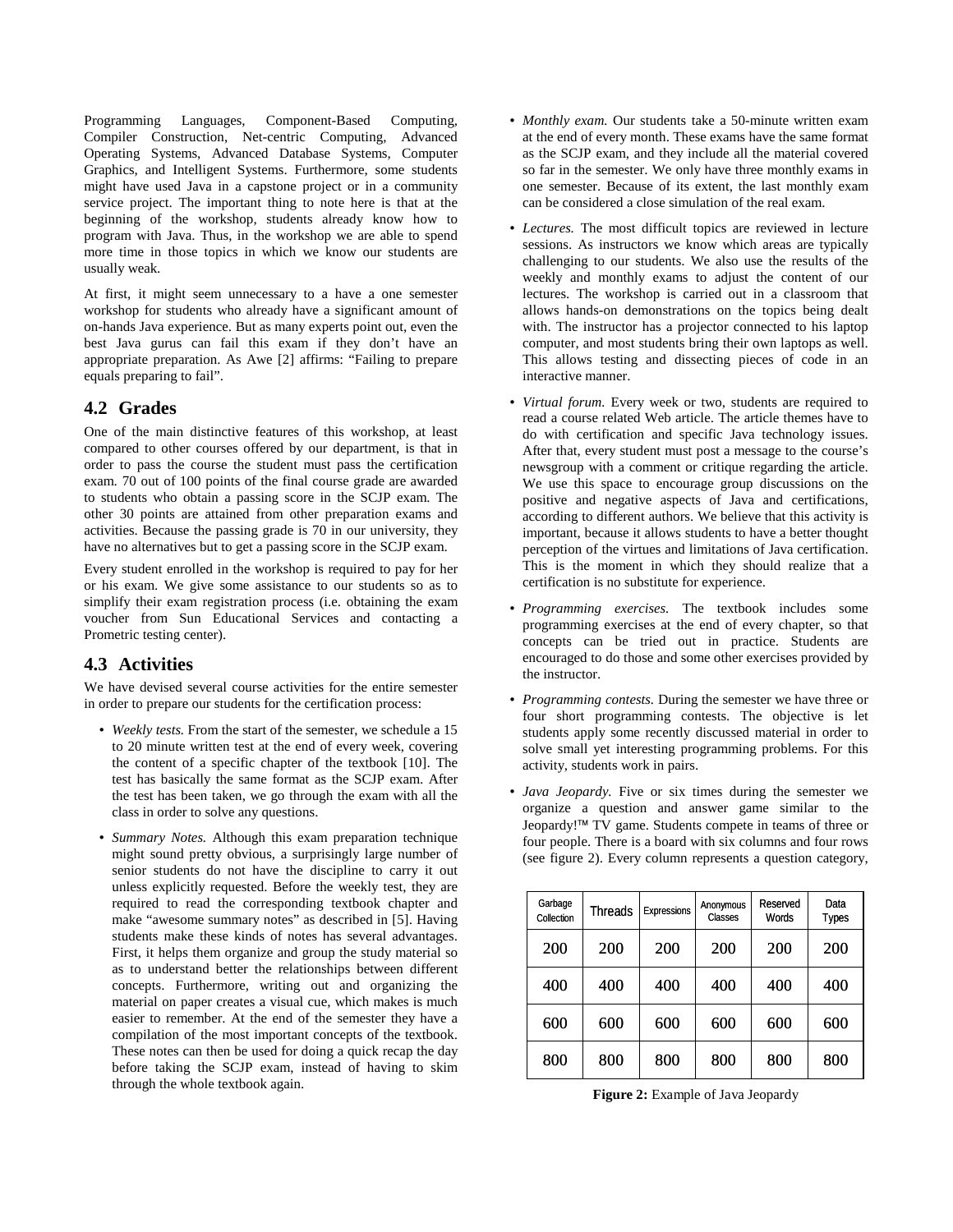for example declarations, expressions, control sequences, etc. The rows contain numbers that represent game points. Each team in turn selects a category and the number of points they wish to play (higher points means higher difficulty level). Given an answer statement, the team has to formulate what the corresponding question should be. If the team makes a correct formulation, they win those points. The winning team is the one that gets the largest amount of points at the end of the game. This is probably the student's favorite activity. In a very fun and dynamic way, it allows quick reviews of the most important concepts on any given topic. We can always take a couple of minutes from the game to explain a certain concept if we see that most of the group is struggling with it.

## **5. CURRENT OUTCOME**

Our first workshop generation had twenty-two students. All of them took their SCJP exam during the months of November and December of 2002. Twenty-one of them obtained a passing score on their first try. Only one required a second chance to pass the exam.

The second generation had twenty-eight students. They took the exam during the months of May and June of 2003. Twenty-two of them passed the exam in their first try, four of them needed a retake in order to pass, and two desisted after failing their first attempt.

Considering the two generations into account, 48 students have become certified Java programmers at the end of the course; that's 96% of the students enrolled in the workshop.

Immediately after a candidate completes the exam, a report sheet is generated that includes the global result and an analysis for each section (topic). Although this information is intended as a feedback mechanism specifically for the exam candidate, it's actually more useful for us as instructors. Here are the results of both generations together (the right column is the group average):

|     | <b>SCJP Score</b> 70%                                      |
|-----|------------------------------------------------------------|
| 70% | Declarations and access control                            |
| 70% | Flow control, assertions, and exception handling           |
|     | Garbage collection 56%                                     |
|     | Language fundamentals 77%                                  |
| 71% | Operators and assignments                                  |
| 78% | Overloading, overriding, runtime type and obj. orientation |
| 65% | Threads                                                    |
| 66% | Fundamental classes in the java.lang package               |
| 64% | The collections framework                                  |

The four main sections in which we can improve are quite clear from this table: garbage collection, the collections framework, fundamental classes in the java.lang package, and threads.

In the semester in progress (autumn 2003), we have twenty-four students enrolled in the Java Certification Workshop. With the experience we gained from the last two semesters, we have some high expectations for this third generation. Our goal is to certify every single student, and we hope to increase the average score.

# **6. CONCLUSIONS**

We have clearly seen that Java certification allows students to get a deeper understanding of the Java language, in a way that otherwise just wouldn't happen. Although some students have a lot of experience using Java in other courses, there is always a subset of the language that they ignore and therefore never use.

The SCJP exam is not easy. It requires an economical investment, an important amount of time for preparation, and a great deal of personal motivation. Indeed it is a challenge to offer this certification in a regular university class environment with twodozen students with dissimilar skills and experience. However, the series of activities that we have used in our workshop have given positive results. In a 16-week time frame, we can review every single section of the exam. At the end of the semester, there's no need for cramming, because our students have had time to adequately digest all the material, so they can confidently go and take the exam.

At the end, the most rewarding moment is when you see a proud student's face filled with relief and satisfaction after taking and passing the SCJP exam.

Given the success and popularity of the Java certification workshop among students, our Computer Science department started offering this semester (autumn 2003) an other new elective course entitled "Web Component Developer Workshop", focused on preparing students for the SCWCD (Java Servlets and JSP) exam. Furthermore, our university has just joined the Sun Academic Initiative (SAI), which is a program designed by Sun Microsystems to bring technology education to the academic marketplace. We are confident that these two initiatives will have an additional positive effect complementing our student's professional development.

## **7. ACKNOWLEDGEMENTS**

We would like to thank Maricela Quintana López, Eduardo García García, Francisco Delgado Cepeda, Juan López Díaz, and Luis Trejo Rodríguez for their financial and administrative support. We also want to acknowledge Carlos Gutiérrez Salmerón, who served as our main contact with Sun Educational Services, Mexico.

Many thanks to all the students who were enrolled in the certification workshops during 2002 and 2003.

#### **8. REFERENCES**

- [1] Andrade, José Luis. La Demanda de Servicios: Más Allá del Web (Conference). *Sun Developer Day Mexico 2003.*  Mexico City, February 12, 2003. 3:00-3:45 p.m.
- [2] Awe, Jide. 5 Top Certification Mistakes to Avoid. *What You Need to Know About Computer Certification Web site.* Available WWW: http://certification.about.com/library/ weekly/aa082502a.htm (March 21, 2003)
- [3] *Cisco Network Academy Program Web site.* Available WWW: http://cisco.netacad.net/public/academy/index.html (March 20, 2003)
- [4] *CIW Certified Web site.* Available WWW: http://www.ciwcertified.com/ (March 21, 2003)